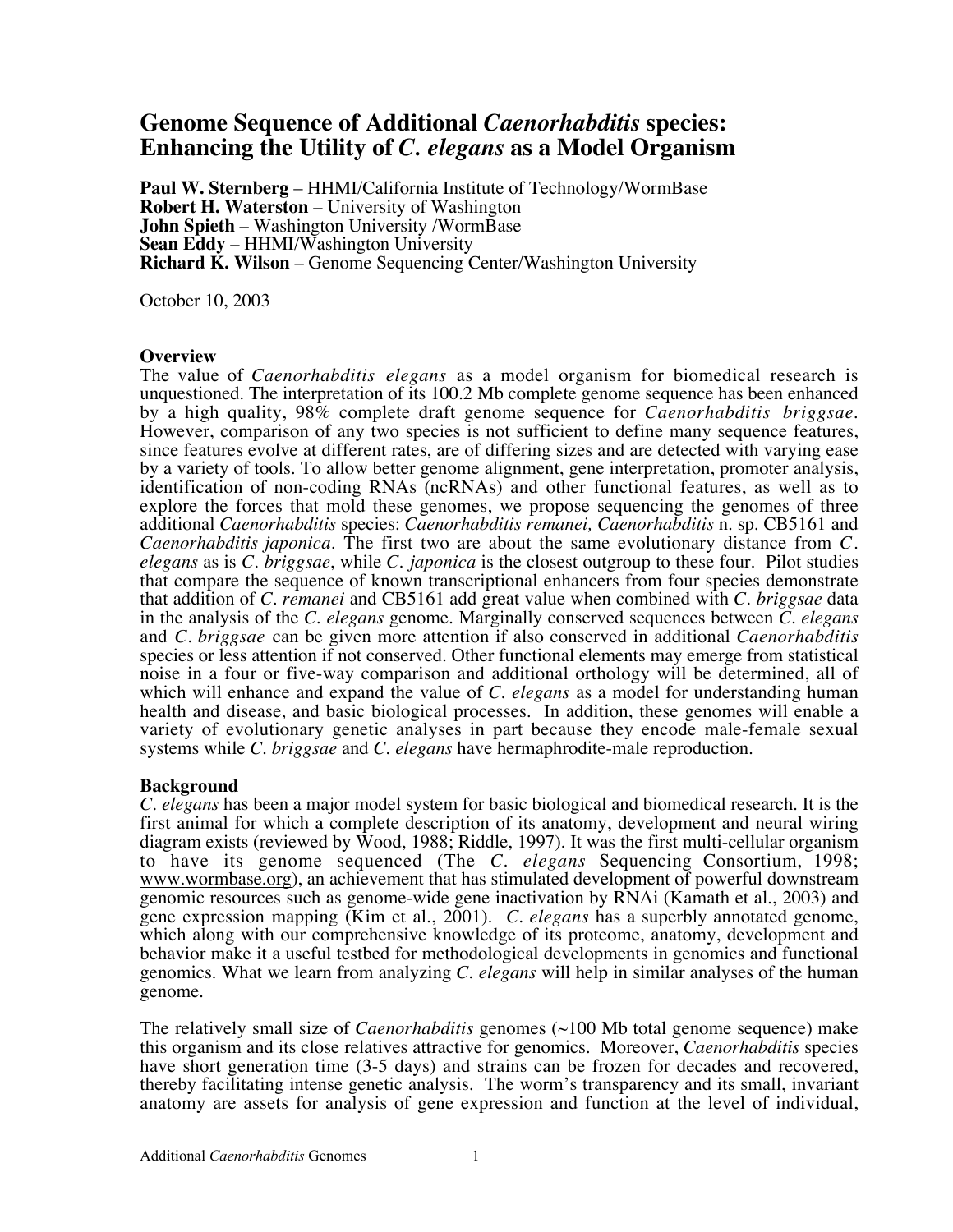defined cells. The expression pattern of >1600 genes is known (www.wormbase.org), and gene functions have been assigned to individual cells, e.g., the ODR-10 olfactory receptor is expressed and acts in the two AWA sensory neurons (Sengupta et al., 1996).

The value of *C. elegans* as a model organism for understanding human health and disease has long been recognized (reviewed by Ahringer, 1997). Over half of *C. elegans* genes have human orthologs, while ~42% of human disease genes have a homolog in *C. elegans* (Culetto and Sattelle, 2000). In spite of its relatively simple anatomy, many of the cell types associated with complex mammalian functions such as intestine, neurons, muscle and excretory cells can be recognized in *C. elegans*. Furthermore, *C. elegans* has contributed to, and is often at the forefront of, our understanding of fundamental biological processes such as programmed cell death, RNAi, aging, signaling pathways, axon guidance, cell polarity, sex determination and synaptic signaling. The normal functions of disease genes involved in cancer, polycystic kidney disease, torsion dystonia, and mucolipidosis, among others, were elucidated in part based on studies in *C. elegans*.

The *C. elegans* community comprises over 2000 researchers in 463 laboratories worldwide. Many other researchers take advantage of *C. elegans* in computational analyses and occasional experiments. There are annual meetings (an international meeting in odd years; regional East Coast, West Coast, Midwest, European and Asian in even years). Over 1500 researchers attended the 2003 International *C. elegans* Meeting. Over 700 *C. elegans* papers were published last year (2002); the annual output has been increasing steadily. In addition, many more papers use *C. elegans* sequence for comparative purposes. The community is well organized with a genome database, WormBase (www.wormbase.org/), which will store and display the data from this project (P.S. and J.S. are two of the four WormBase PIs); the *Caenorhabditis* Genetics Center (http://biosci.umn.edu/CGC/ CGChomepage.htm), which freezes, stores and distributes strains (including *C. remanei,* CB5161 and *C. japonica*); the ORFeome project (http://worfcb.dfci.harvard.edu/), which has generated open reading frame clones for most *C. elegans* genes; the Gene Knockout Consortium, which generates deletion alleles of genes by user request, the WormAtlas (www.wormatlas.org), which displays information about anatomy; and the Structural Genomics Initiative, which seeks to determine the crystal structure of *C. elegans* proteins. There have been three community-generated books describing the state of knowledge of *C. elegans* (Wood, 1988; Epstein and Shakes, 1995; Riddle, 1997), and a new, open access electronic book tied to WormBase is planned (M. Chalfie, pers. comm.). Finally, there exists tight control over nomenclature such as gene, allele, strain and cell names, greatly facilitating database management and utility.

# **Utility of** *C. briggsae* **sequence for improving** *C. elegan***s gene structures**

Accurate knowledge of the *C. elegans* gene set is crucial since every known *C. elegans* gene is being studied at least by RNAi, microarrays, and yeast-two-hybrid studies and for computational studies (e.g., Reboul et al., 2003). The *C. briggsae* sequence is being used to refine the 19,936 *C. elegans* genes plus 2232 alternately spliced variants (WormBase version WS109) and to predict new ones. An extrapolation from careful manual curation of several regions of colinearity between *C. elegans* and *C. briggsae* suggests that there may be 1300 missing *C. elegans* genes, and over 2800 existing exons in need of extension or truncation in the predicted gene set in WormBase version WS77 (Stein *et al*, 2003). Taking a different approach, preliminary results using TWINSCAN (Korf *et al*, 2001), which predicts genes based on two genomic sequences, identified  $\sim$ 3000 potential new genes, of which 20% have recognizable Pfam (pfam.wustl.edu) domains suggesting that >600 of these may be truly new genes (J. Spieth, unpublished observations). Many of the remaining 80% may as well be real genes, but clearly, conservation in additional species would be a strong filter for these predictions.

All of these new and discrepant genes will have to be manually inspected, but sequence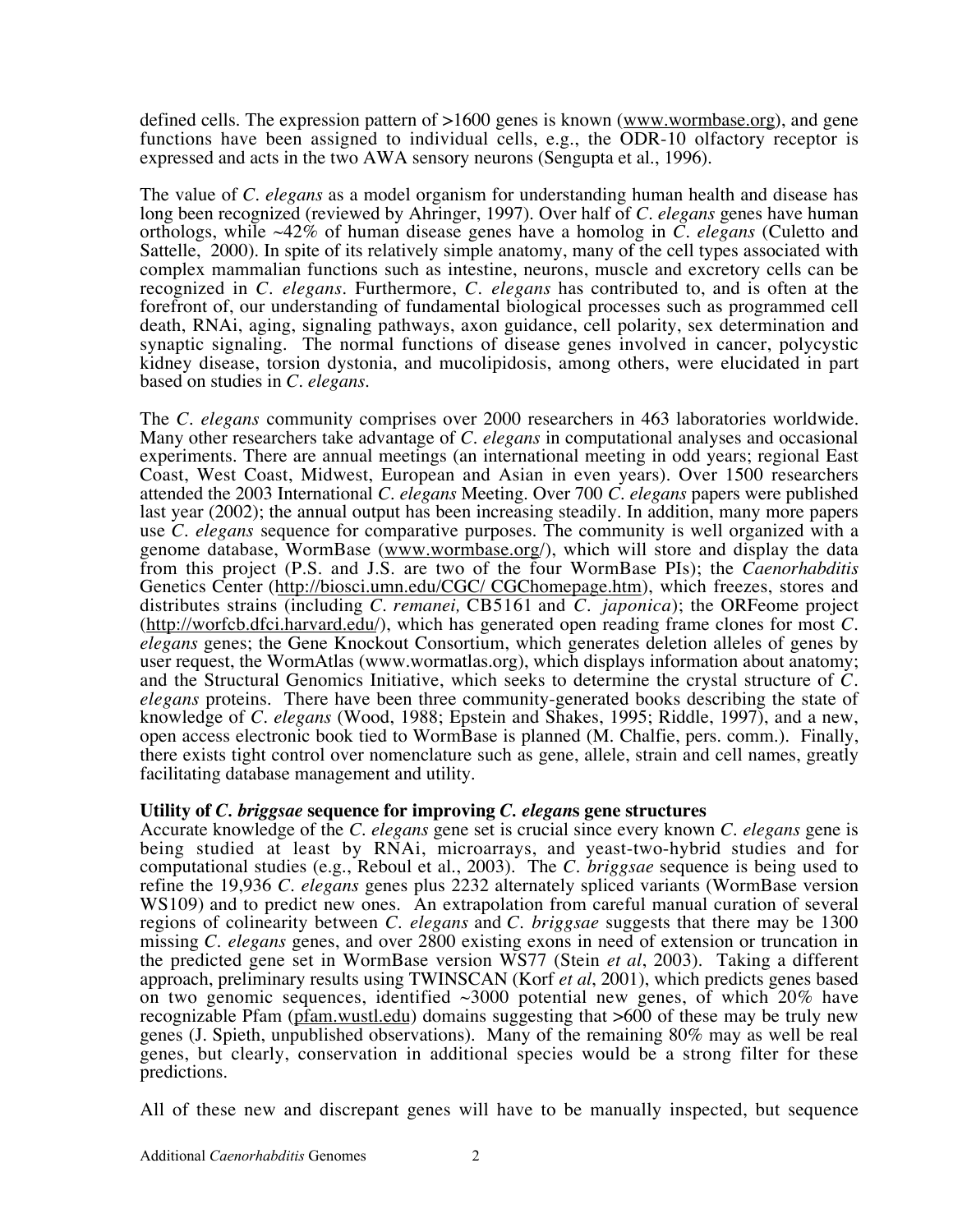conservation with *C. briggsae* clearly has become a persuasive predictor for *C. elegans* gene structures. This will be especially so for genes expressed at low levels in single cells, or for rare alternatively-spliced transcripts where EST and mRNA data are not available. *C. briggsae* has already proven useful in identifying alternative exons including previously unrecognized 5' exons. For example, D. Sherwood and P. Sternberg (unpublished) identified a nucleotide substitution associated with a mutant allele of the *evl-5* locus that was not in an exon of the existing gene structure. A *C. briggsae-C. elegans* comparison narrowed nine potential exons to three, one of which was confirmed by RNA analysis. (Additional species likely would have narrowed this to the true one.) Similarly, comparison of *C. elegans* and *C. briggsae* supported a potential alternative 5' exon (and hence an alternative promoter) in the *lin-3* EGF-like growth factor gene that was then verified by RNA analysis (Liu et al., 1999).

Another example of the utility of the *C. briggsae* sequence can be found in G-protein coupled receptor (GPCR) gene families, which are very poorly represented in EST collections. Detection of GPCRs is usually achieved by TBLASTN searches, but in this rapidly evolving family, precise gene structure is often hard to define. Sequence conservation between *C. elegans* and *C. briggsae* for orthologous genes was often the only way to identify exon/intron boundaries (H. Robertson, personal communication). Nonetheless, considerable speciesspecific evolution between *C. elegans* and *C. briggsae* is found in these families, such that orthologous relationships are difficult to determine with just two species. Robertson estimates that up to 25% of some GPCR families have undergone duplication since the divergence of *C. elegans* and *C. briggsae*. However, without an appropriate outgroup for such comparisons, it is not possible to make orthology determinations (see Eisen, 1998).

## **Utility of** *C. briggsae* **to define regulatory sequences**

One major use of *C. briggsae* sequence has been for the identification of regulatory sequences. The use of *C. briggsae* for cis-regulatory sequence comparison is now standard (e.g., Zucker-Aprison and Blumenthal, 1989; Prasad and Baillie, 1989; Kennedy et al., 1993; Thacker et al., 1999; Aamodt et al., 2000; Marshall and McGhee, 2001; Cui and Han, 2003). A first step in defining important regulatory regions is a comparison of *C. elegans* and *C. briggsae* between orthologous genes. For example, prior to the release of the *C. briggsae* sequence, Kirouac and Sternberg (2003) used a deletion analysis to identify regions of three *C. elegans* genes sufficient to direct expression in particular cells. When the *C. briggsae* sequence became available, a retrospective analysis indicated that the *C. elegans*-*C. briggsae* comparison correctly identifies at a resolution of  $\sim$ 100 nucleotides all the regions identified by deletion analysis, thus greatly accelerating the identification of functional regulatory regions. A more systematic attempt at identifying candidate regulatory elements in conserved, non-coding sequences is underway as a part of the more global analysis of the two genomes. Nonetheless, these comparisons will be hampered by the relatively weak signals combined with the considerable noise, resulting in large numbers of both false positives and false negatives.

# **Utility of** *C. briggsae* **for finding non-coding RNAs**

Micro-RNAs were discovered in *C. elegans* (Lee et al., 1993; Lee and Ambros, 2001; Lau et al., 2001), and the availability of *C. briggsae* sequence has been very helpful in identifying the now large family of micro-RNAs in *Caenorhabditis* (Lim et al, 2003).

## **Regulatory elements and non-coding RNAs:** *C. remanei* **and CB5161**

The central challenge faced in exploiting the *C. elegans* sequence today is the complete and accurate identification of gene regulatory elements and non-coding RNA genes. Protein coding genes are actually reasonably well described today based on a combination of *ab initio* methods, experimental data, particularly EST and cDNA sequences (for about half the genes) and the refinement provided by the *C. briggsae* sequence in defining exon boundaries, in detecting alternative exons and even in overall gene structure. The identification of transcriptional regulatory elements and non-coding RNA genes is, by contrast, in its infancy.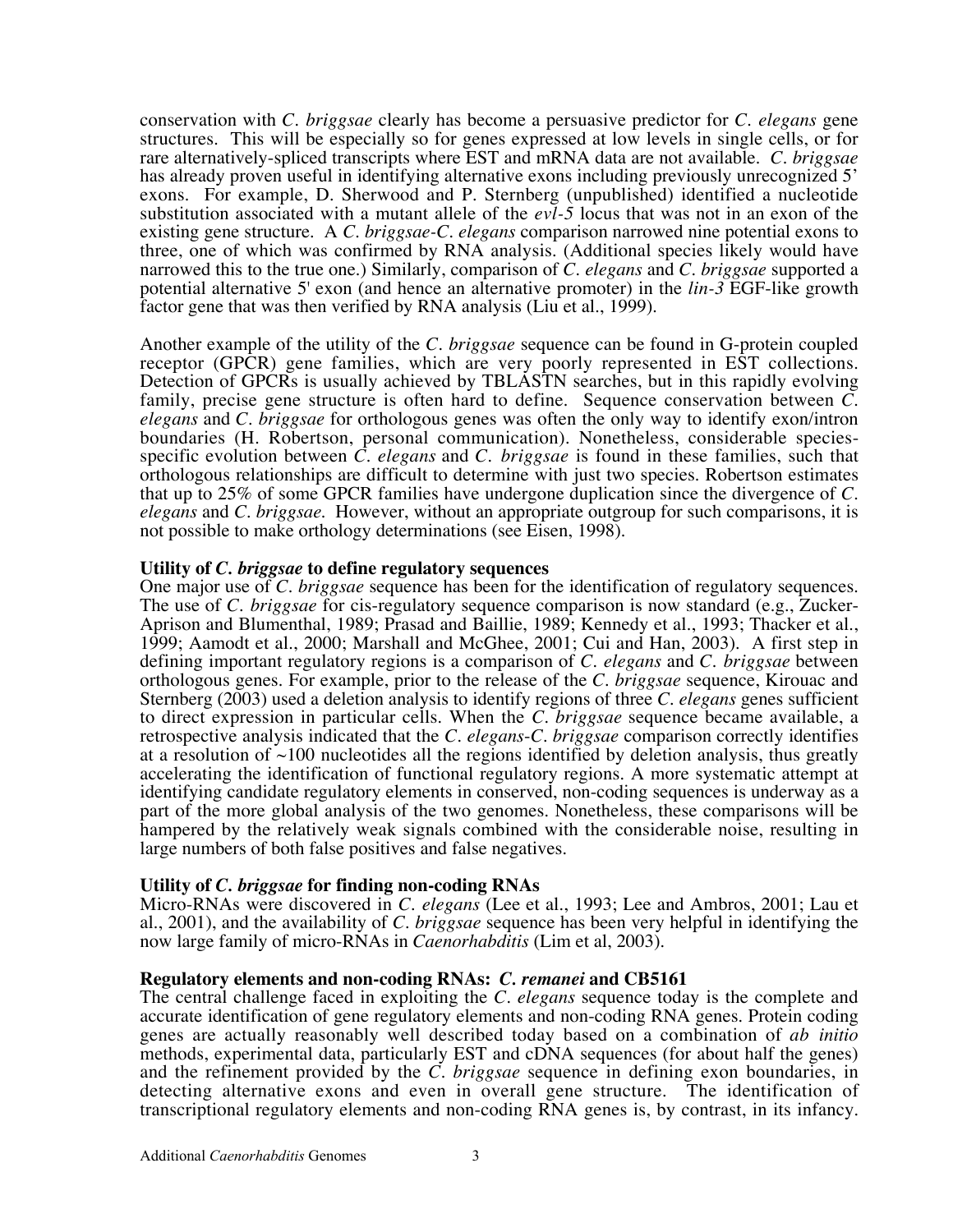The *C. briggsae* sequence reveals many conserved features that are not protein coding (only about half the aligned sequences between the two genomes fall into coding exons). With only two genomes, current computational methods only partially help unravel their function. Several recent studies have highlighted the utility of additional genomes for finding regulatory regions and non-coding RNAs (Boffelli et al., 2003; Cliften et al., 2003; Kellis et al., 2003; McCutcheon and Eddy, 2003). Ideally one would want sequences that are as divergent as possible yet readily alignable.

Any comparative genome sequencing proposal for *C. elegans* should then have as a goal the elucidation of these two poorly recognized features (in addition to the more general goal of understanding the evolutionary mechanisms that drove the formation of these species) and should exploit the available species. Figure 1 illustrates the phylogenetic relationship of the known *Caenorhabditis* species. In view of this tree and the two principal goals outlined above, we think that *C. remanei* and CB5161 will have the most immediately useful genomes, with *C. japonica* acting as an important outgroup. We illustrate in next paragraphs the basis for these choices and what might be achieved with some examples.



Orthologs for eight genes have been cloned and sequenced for unnamed species represented by strains CB5161 and PS1010 (E. Schwarz, J. DeModena, E. Moon, H. Shizuya, B. Wold and P. Sternberg, unpublished observations). For non-coding sequences it is straightforward to align CB5161 but not PS1010 with *C. elegans* and *C. briggsae*. *C. remanei* has been shown to align well to *C. elegans* (e.g.*,* Xue et al., 1992*)*. In the future, better algorithms may allow the analysis of species as divergent from *C. elegans* as PS1010 but as this is not now the case, we reject PS1010 as a candidate for sequencing at this time.

There is some intergenic sequence available for both CB5161 and *C. remanei*. For the anchor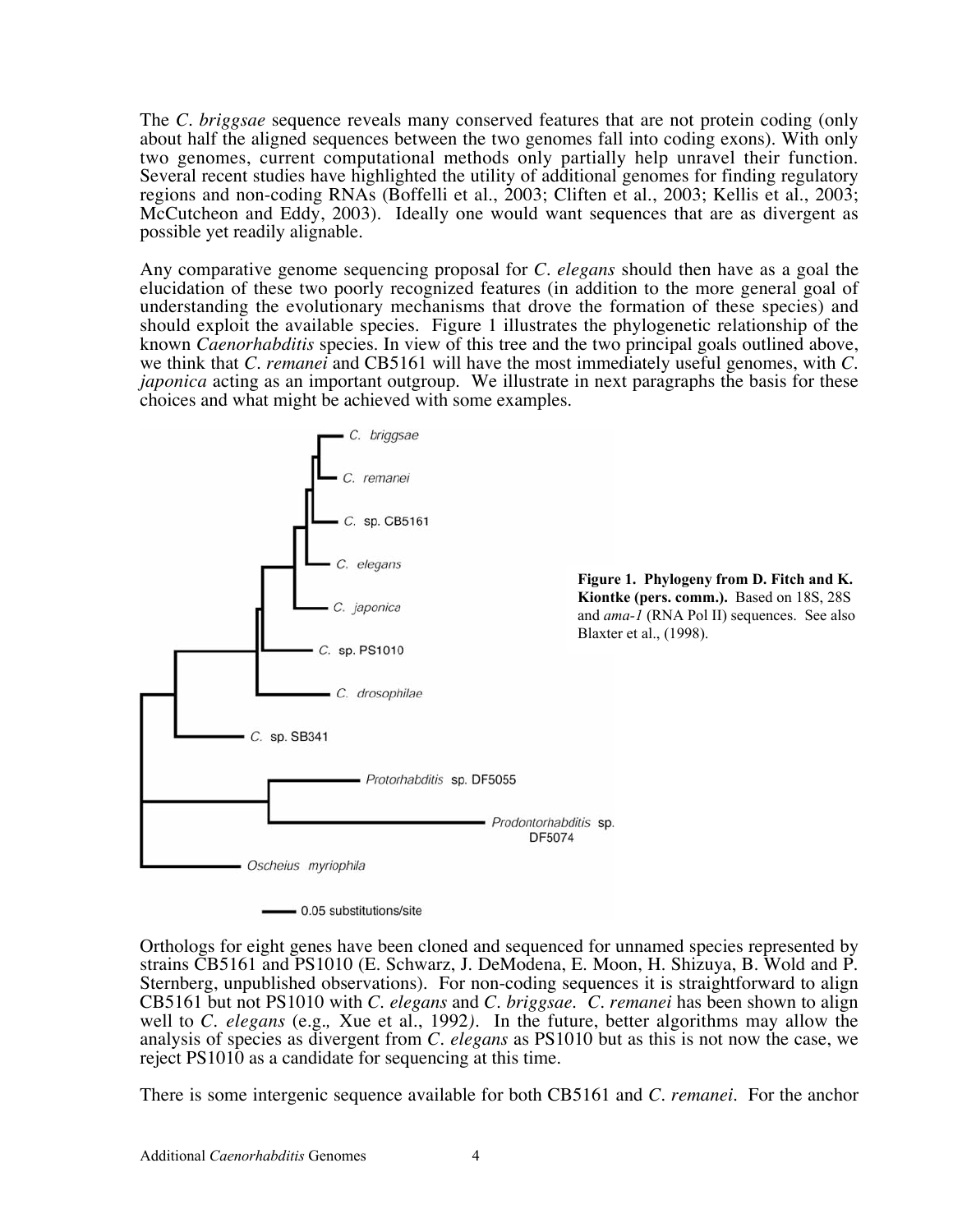cell regulatory element of *lin-3* (Figure 2), the four way *C. elegans*-*C. briggsae*-*C. remanei*-CB5161 indicates the added utility of *C. remanei* and CB5161. A striking example is that one element (B) conserved between *C. elegans* and *C. briggsae* has been shown to not be important in enhancer function based on gel shift and site-directed mutagenesis experiments, while elements A, C and D are functionally important (Hwang and Sternberg, 2003). Site B drops from consideration with the three- and four-way comparisons. Addition of either *C. remanei* or CB5161 helps in this case, and together make the case compelling. For other short sequences, there is divergence in either CB5161 or *C. remanei* but not both. Thus, the availability of both additional sequences will be of immense value.

|                   | POU | E-box | POU | $Ftz-F1$                                                                                                  | E-box |
|-------------------|-----|-------|-----|-----------------------------------------------------------------------------------------------------------|-------|
|                   |     | A     | В   |                                                                                                           |       |
| C. elegans        |     |       |     | CCCTATTCAATGCACCTGTGTATTTTATGCTGGTTT--T-TTCTTGTGACCCTGAAAACTGTACACACAGGTGTTCTT                            |       |
|                   |     |       |     | C. briggsae TAATAGTTGGAACACCTGCAATTTATGCTGCCATACAGGATTTGTGTGACCCTGAT--------CACAGGTGTTCTC                 |       |
| <i>C. remanei</i> |     |       |     | TTCTACCCGAAA <b>CACCTG</b> CATTCCATGTTTCTATTCT---TTTTTC <b>TGACCCTGA</b> CCACTGTTCGTA <b>CAGGTG</b> TTCTA |       |
| CB5161            |     |       |     | GAATACTCGGGA <b>CACCTG</b> CATTGTTTT7ATGC-------TTTTTG <b>TGACCCTGA</b> AGACTATACGCA <b>CAGGTG</b> TTCCG  |       |
| Ce mutants        |     |       |     | CCCTATTCAATGCACCTGTGTATTTTATGCTGGTTT--T-TTCTTGTGACCCTGAAAACTGTACACACAGGTGTTCTT                            |       |

**Figure 2. Four-way alignment of the anchor cell enhancer of** *lin-3***.** A 59 bp enhancer element from the *lin-3* EGF-like ligand encoding gene of *C. elegans* directs expression to a basal promoter specifically in the anchor cell (Hwang & Sternberg, 2003). Three functional elements (two E-boxes and one Ftz-F1 site) within this enhancer have been defined by site-directed mutagenesis experiments ("Ce mutants"): blue italics indicates mutations with no effect; red underlined indicates the mutation eliminated expression. Each species contributes information. The *C. elegans*-*C. briggsae* comparison indicated a potential POU domain binding site; this is not important for enhancer function, and addition of the other two species does not support this site. *C. remanei* and CB5161 sequence is from Schwarz et al. (unpublished).

An exemplary quantitative analysis of the utility of the additional sequences can be seen in Table 1. Hexamers corresponding to the two known functional motifs in the *lin-3* anchor cell enhancer and one functional motif in the *lin-11* uterine enhancer (Gupta and Sternberg, 2002) were correctly identified *ab initio* by YMF/Explanators (Blanchette and Sinha, 2001; Sinha and Tompa, 2002) from *C. elegans*, *C. briggsae*, *C. remanei* and CB5161. Both *C. remanei* and CB5161 contribute to the identification of or confidence in a site; *C. remanei* was more important for the E-box while CB5161 was more important for the Ftz-F1 and Su(H)/LAG-1 binding sites. This conclusion matches that drawn from inspection of sequence alignments in which a given position might be divergent in only one of the four species. By contrast, addition of PS1010 to the *lin-3* analysis improved neither the 4-way or the 2-way predictions

| <b>Motif</b>                              | <b>z-scores for hexamer with YMF/Explanators</b> |          |             |           |  |  |
|-------------------------------------------|--------------------------------------------------|----------|-------------|-----------|--|--|
|                                           | $4$ -way                                         | $3$ -way | $3$ -way    | $2$ -way  |  |  |
|                                           | $(+CB5161+C.$ remanei) $(+ C.$ remanei)          |          | $(+CB5161)$ |           |  |  |
| <b>CACCTR</b>                             | 10.5                                             | 8.5      | Not Found   | Not Found |  |  |
| $(\sim\!\!E\text{-box})$<br><b>AGGGTY</b> | 8.9                                              | 70       | 77          | 6.2       |  |  |
| $(\sim Ftz-F1)$<br><b>ATGGGA</b>          | 11.8                                             | 9.6      | 11.1        | 7.4       |  |  |
| (~LAG-1)                                  |                                                  |          |             |           |  |  |

**Table 1. Quantitative analysis of overrepresented hexamers from 2-4 species**. Z-scores represent number of standard deviations from the mean genomic background frequency. For the first two motifs ~650 nucleotides from each species corresponding to the *C. elegans lin-3* intron containing the anchor cell enhancer shown in Figure 2. The third line is from ~450 nucleotides of the *C. elegans lin-11* 5' flanking region containing the uterine enhancer. Software is described by Blanchette and Sinha (2001) and Sinha and Tompa (2002). Analysis by E. Schwarz.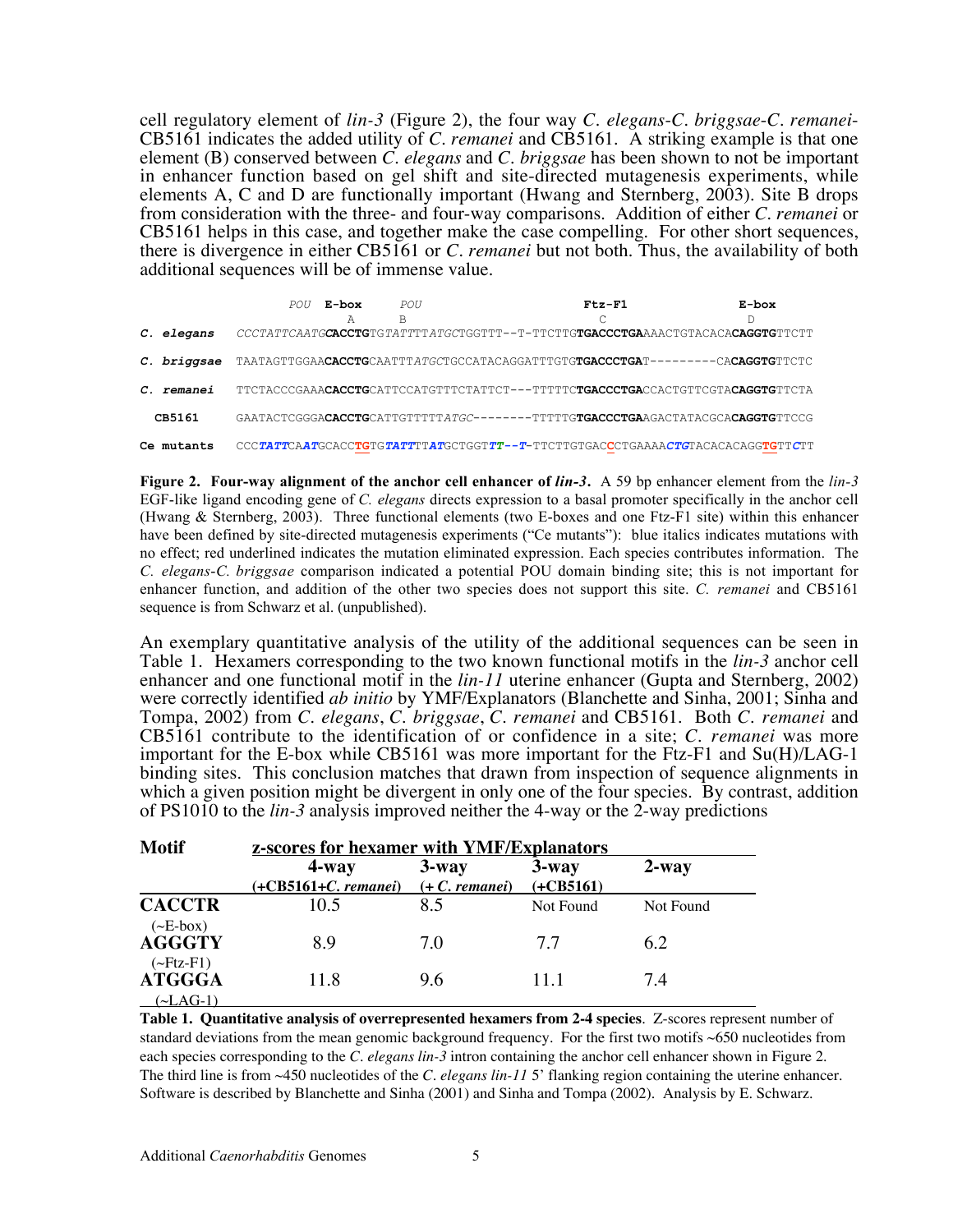Similarly, an analysis using very different type of software (MUSSA, an n-way version of the Seq Comp/Family Relations program of Brown et al. (2002) which searches for blocks of conserved sequence in sliding windows) also indicates the strong marginal utility of the fourth species over three species (E. Schwarz, et al., pers. comm.). Thus the value of a fourth *Caenorhabditis* species is not software-dependent.

Given that there are some biological differences among the *Caenorhabditis* species, comparing two species can fail to identify conserved sequence elements. Furthermore, multi-species sequence comparisons can point to sequences that have evolved in one species but not others. For example, *C. elegans* differs from the other species in certain features of the expression and function of *lin-48* (Wang and Chamberlin, 2002; and pers. comm.). Alignment of *C. elegans* and *C. briggsae* sequence from a regulatory region that contributes to this difference identifies little sequence that is conserved. By contrast, addition of *C. remanei* and CB5161 sequences aligns several blocks of conserved sequence shared among *C. briggsae*, *C. remanei*, and CB5161, but not *C. elegans*. The four-way comparison identifies potential conserved regulatory elements shared among *C. briggsae*, *C. remanei*, and CB5161, and the potential regulatory divergence of *C. elegans*. These features are missed by any two-way alignment. One important comparison still missing from these studies is that to a gene from an outgroup species. In the *lin-48* comparisons, *C. elegans* is the "outgroup"; because of this, we cannot determine if the evolutionary change in regulation occurred in the lineage to *C. elegans* or in the lineage shared by the other three (more closely related) species.

These genomes will also enable identification of noncoding RNA genes by comparative sequence analysis; for instance, using the Rivas and Eddy QRNA program (Rivas and Eddy, 2001). Experience with ncRNA identification in *S. cerevisiae* and *E. coli* has shown, unsurprisingly, that using multiple comparative genomes instead of one comparative genome increases the power of the analysis; furthermore, that genomes selected for "optimal" distance for coding gene annotation and phylogenetic footprinting of cis-regulatory sites are also optimal for comparative analysis of ncRNA genes (Rivas et al., 2001; McCutcheon and Eddy, 2003).

We conclude that either *C. remanei* or CB5161 will be of high value for identification of sequence motifs, and that availability of both will increase the value of all sequences. The availability of highly inbred strains and background biological knowledge of *C. remanei* (see below) make it of slightly higher priority than CB5161.

## **A close outgroup:** *C. japonica*

An outgroup to the *elegans* species group (*C. briggsae, C. elegans, C. remanei* and*.* CB5161) is crucial. The closest possible outgroup will allow the best rooting of all gene families or regulatory elements that have evolved recently in *Caenorhabditis*. Most importantly, a closely related outgroup is required to ensure the highest success in distinguishing orthologs from paralogs. *C. japonica* (Kiontke et al., 2003) is the closest known outgroup (see Figure 1). Evolutionary correlations between variations in behavior, ecology, the composition of gene families (e.g. hormone receptors and GPCRs), and in genes themselves should ultimately provide additional understanding with regard to genome structure and function.

For example, one 34,261-nucleotide region from CB5161 encodes a cluster of seven genes whose predicted protein products have moderate similarity (24-37% identity; E value  $\leq 10^{-9}$ ) to roughly 50 seven-transmembrane proteins in *C. elegans* (E. Schwarz, pers. comm.). These similarities are statistically significant but do not fall into uniquely strong pairs of sequences, as would be normally seen for orthologous genes of CB5161 and *C. elegans*. The *C. elegans* proteins do not currently have assigned locus names, or any known motif; they instead share a Pfam domain (DUF\_216; PF02695) of unknown function. At the same time, the CB5161 proteins have 22-37% identity to one another. Having the genome sequence for an outgroup species in the context of a known species phylogeny would allow us to determine which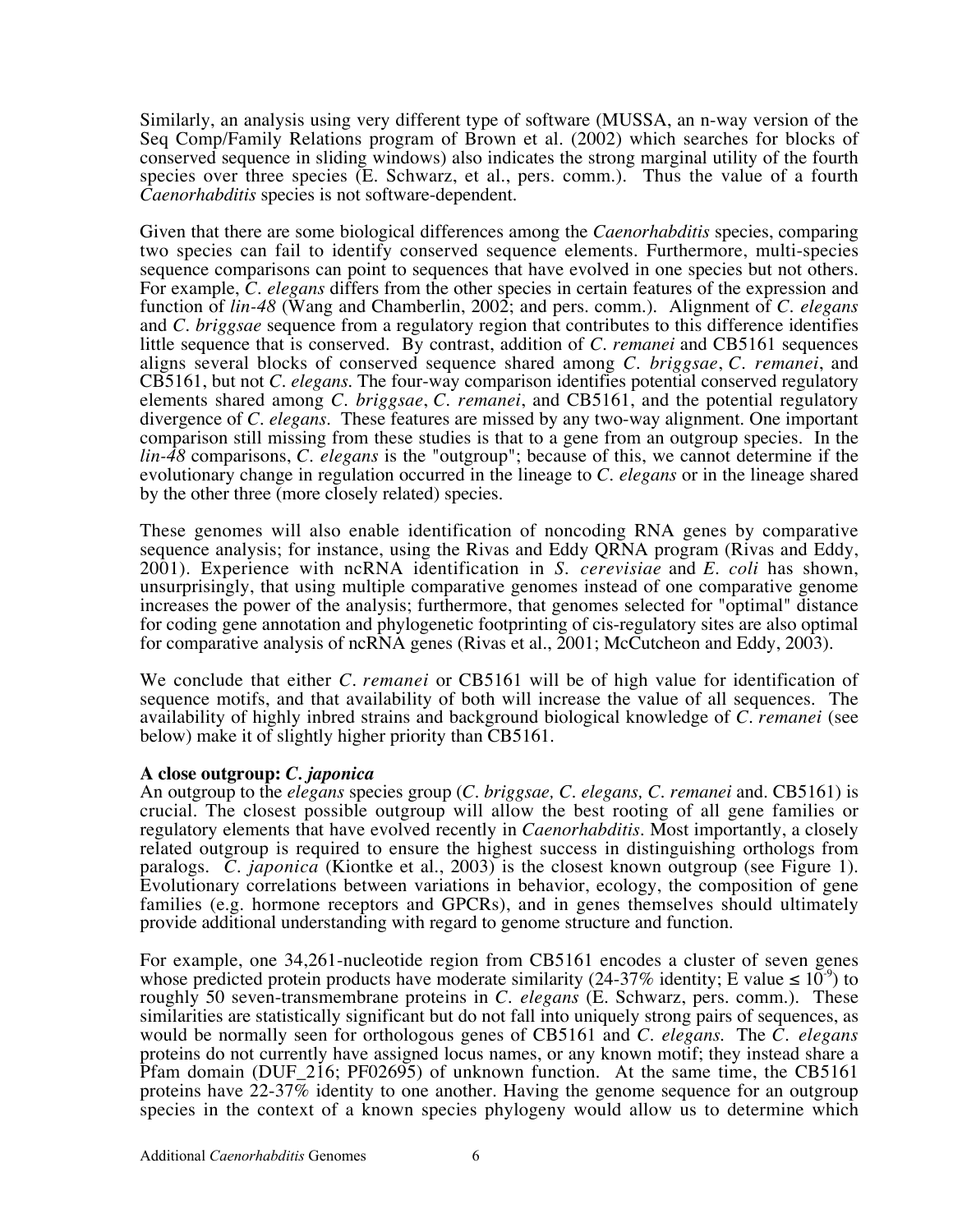proteins are related through speciation events (i.e., are orthologous) and which are related through gene duplications (paralogous). Comparisons of such families of receptor and signaling proteins between multiple sibling *Caenorhabditis* species should additionally identify candidates for genes involved in microevolution, ecological adaptation to species-specific niches, and ethological tuning of species-specific behaviors. The genome sequence of an outgroup representative with well-defined ecology (*C. japonica*; see below) will greatly aid the investigation of these and related issues.

Understanding the organization of splicing will also be enhanced by the genome sequence of a closely related outgroup species (e.g., Lee et al. 1992). For example, we know that there are many introns in *C. briggsae* that are not in *C. elegans* and vice versa (Stein et al., 2003). Because an outgroup allows us to infer the direction of evolutionary changes, we can determine which introns were gained and which were lost (which might also help us figure out where new introns come from if they are ever gained). Also, since there exist differences in operon structure between *C. elegans* and *C. briggsae* (Blumenthal and Gleason, 2003; Stein et al., 2003), having an outgroup will shed light on evolution of trans-spliced operons.

Besides functional conservation during evolution, we also predict that there has been functional divergence. Merely comparing pairs or even quadruples of sequences may not provide information about functionality that is not shared. With an outgroup, we have a higher chance of identifying shared changes (apomorphies) that result in new or changed functions. Extrapolating from the *lin-48* example above, it is possible that *C. japonica* shares regulatory sequences with *C. elegans*. If so, the regulation seen in *C. elegans* is ancestral and that in *C. briggsae, C. remanei,* and CB5161 would be derived. Such an evolutionary reconstruction of changes in regulatory sequence correlated with changes in regulation provides considerable predictive power regarding regulatory sequence function.

## **Experimental use of the genome sequences**

The examples above make clear that genome sequences of *C. remanei*, CB5161 and *C. japonica* will be of value for computational studies. The ability to use the sequence experimentally in the context of the organism adds further value. *C. briggsae* sequence is enabling studies in *C. briggsae*, and we expect that the other sequences will similarly lead to experimentation in those species. All these species share transparency, essentially invariant anatomy and small cell number, the ability to freeze and thaw strains, among other features that make them suitable for laboratory culture and experimentation.

There is already a small *C. briggsae* community (a >12 lab subset of the *C. elegans* community; http://wormlab.caltech.edu/briggsae/) that has started genetic and molecular genetic experiments with *C. briggsae*. There are over 500 mutant lines including those with defects in vulval development, dauer pathway and sex determination pathways. Several of these mutants (e.g., *unc-4*, *lin-11*, *sma-6, daf-4*) have been cloned by a candidate gene approach involving transformation rescue and sequencing, but others display novel phenotypes (B. Gupta, T. Inoue, S. Phan and P.S., unpublished observations). A SNP map is being constructed based on the genome sequence (R. Miller and R. Waterston, unpublished), and thus will facilitate the positional cloning of novel loci as well as ordering of the contigs on each chromosome. A *C. remanei* SNP map is being generated (S. Baird, personal communication).

In *C. remanei*, RNAi inactivation of several genes has allowed the probing of functional conservation and divergence (Haag and Kimble, 2000; Rudel and Kimble, 2001, 2002; Ashcroft et al 1999; Stothard et al 2002). *C. briggsae* is resistant to RNAi by feeding (M. Montgomery, personal communication) but transgenics expressing *C. elegans sid-2* are sensitive to bacterial expressed dsRNA (C. Hunter, personal communication). RNAi has not yet been successful with CB5161 (M. Montgomery, personal communication; Stothard et al., 2002). Morpholinos work in *Oscheius tipulae* (Louvet-Vallee et al. Genetics 2003; Dichtel- Danjoy and Félix, 2003)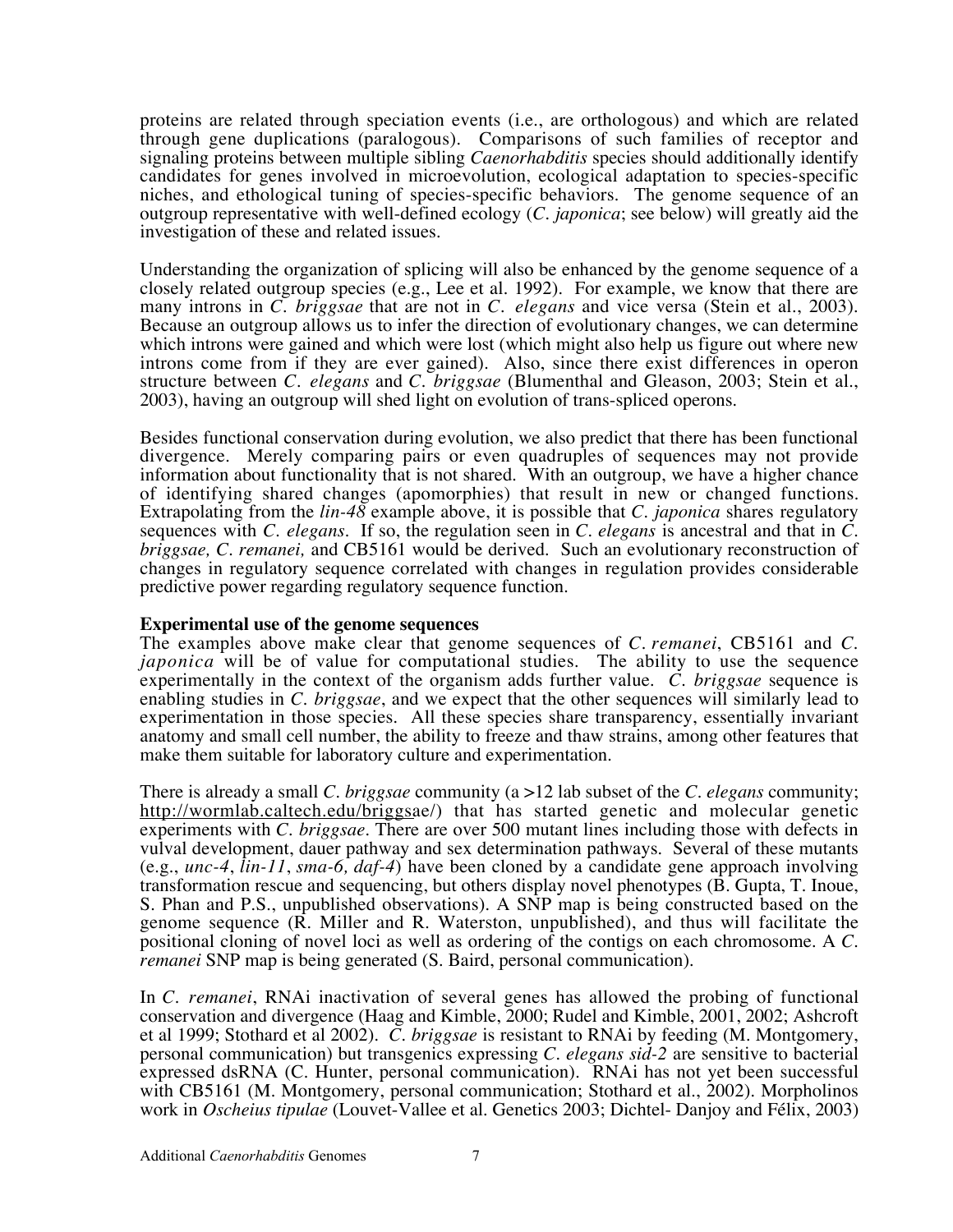and the more distant *Pristionchus pacificus* (R. Sommer, personal communication) and thus this technique is a reasonable fallback to RNAi.

DNA-mediated transformation of *C. briggsae* and *C. elegans* is routine. Transformation works with CB5161 and PS1010 (M.-A. Félix, pers.comm.) but has not been tested with *C. japonica* since it has only recently been described and available. *C. remanei* can be transformed but the extrachromosomal arrays typical in *C. elegans* transformation are not common (E. Haag, M.-A. Félix, personal communications).

*C. elegans* and *C. briggsae* both have hermaphrodite-male sexual systems. Most of the remaining *Caneorhabditis* species are male-female. The evolution of sex determination is thus a well-defined problem in this genus, and is being intensively studied (reviewed by Goodwin and Ellis, 2002; Stothard and Pilgrim, 2003). For example, T. Schedl (pers. comm.) has found that *fog-2*, necessary for spermatogenesis in the *C. elegans* hermaphrodite, is a member of a rapidly evolving gene family in *Caenorhabditis*, and that the mechanism of hermphroditism is probably different between *C. elegans* and *C. briggsae*. Having access to male-female species such as *C. remanei*, which is a sibling to *C. briggsae*, CB5161, an outgroup to *C. remanei* and *C. briggsae*, and C. *japonica*, an outgroup to *C. elegans* and the others, should enable this exciting research area to reach fruition.

C*. remanei* has been proposed as a good species for analysis of ecological and evolutionary genetics because natural populations of *C. remanei* are readily available (Baird, 1999; Jovelin et al., 2003). *C. japonica* is tightly associated with an insect host (Kiontke et al., 2003), and thus might serve as a good model for some of the ecological adaptations of *Caenorhabditis* species.

## **Impact on the Research Community**

Two major communities will be served by these additional genomes. One is the bioinformatics community that has used *C. elegans* since 1998 when it was the first animal genome sequence available, and *C. briggsae* as data accumulated (e.g., Kent and Zahler, 2000; Webb et al., 2002). The second is the 463-laboratory core *C. elegans* community; this is a highly productive community, and is poised to use the additional sequence data. The *C. briggsae* sequence was used as soon as it entered the trace repository, and it is similarly expected that these data will be used as soon as the reads are generated.

There is now an intense focus on transcriptional regulation in *C. elegans*; this research focus will be greatly facilitated by the availability of additional closely related genomes. This focus is based on analysis of signaling pathways and the need to identify their transcriptional targets; from large scale projects that have identified co-expressed, co-regulated and co-functional genes such that searches for *cis*-regulatory elements have become one logical next step in their analysis; from analysis of specific genes that control development, behavior or physiology that has led to identification of single cell type foci of action; and from a transition of analysis of one pathway to pathway integration, with an initial focus on transcriptional regulation.

There is also an intense, but much smaller community focusing on micro-RNAs (reviewed by Pasquinelli, 2002; Ambros et al., 2003). These sequences will be of great value to this emerging sub-field as researchers try to find targets for the >100 micro RNAs. Other noncoding RNAs will also undoubtedly emerge, since extensive (although scattered) evidence for other types of ncRNA already exists both in *C. elegans* (Morse et al., 2002) and in metazoa generally (Szymanski et al., 2003).

A majority of *C. elegans* biologists rely on information about protein structure and function, in part because they interpret the consequences of mutations affecting protein structure, and in part because *C. elegans* is a facile system for structure-function analysis. For rapidly evolving proteins, having four or five species to identify conserved amino acids will provide powerful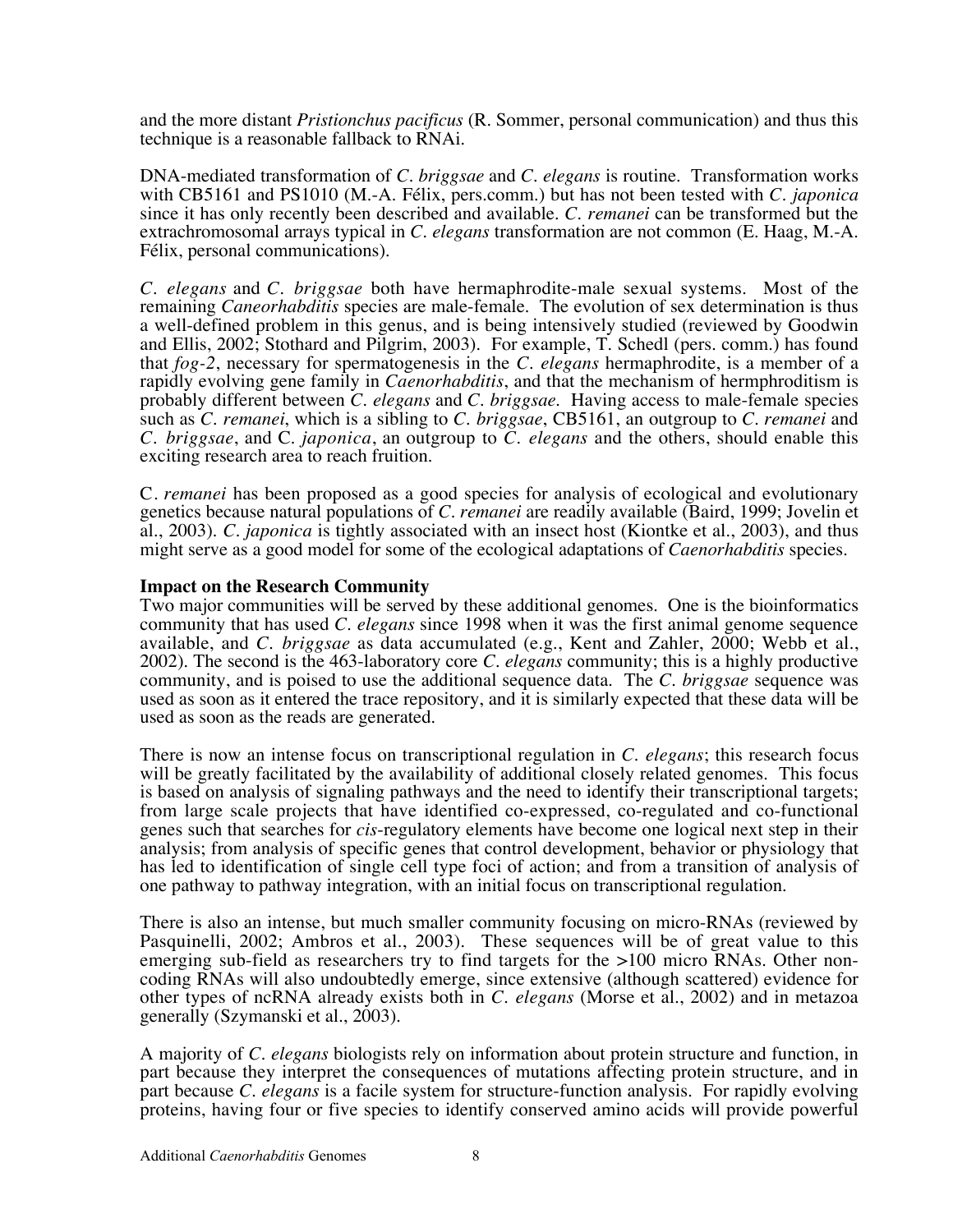insights into structure function relationships. The additional genomes will also help predict alternatively spliced exons. Since alternatively spliced mRNAs can give rise to proteins with different and even antagonistic functions, knowledge of potential variants is important for functional analyses.

In addition to these communities, there is growing use of *Caenorhabditis* for studies of evolutionary biology (e.g., Delattre and Felix, 2001); having additional genomes of the *elegans* group of this genus will stimulate this research area.

## **Genome Readiness**

The size of the *C. remanei* genome is not known with any certainty. A preliminary analysis of *C. remanei* random reads showed that the fraction of reads matching the *C. elegans* genome sequence or falling in the rDNA repeat was roughly that expected from a genome size similar to *C. elegans* and *C. briggsae* and with a similar rDNA repeat number of about 100 copies (R. Waterston, unpublished observations). Random sequencing of genome fragments to identify SNPs indicates that approximately 20-25% of the genome is coding (S. Baird, personal communication). We have no reason to believe at this time that the size of the *C. remanei* genome is much different, but will make a more refined estimate during data collection and adjust the read number accordingly. *C. briggsae* is now estimated at 104 Mb, slightly larger than *C. elegans* (100.2 Mb) (Stein et al., 2003).

Library screening of CB5161 with probes for 12 genes and prelimnary analysis of  $\sim$ 300 kb of genomic sequence indicates a genome size similar to *C. elegans*. In addition, as is the case with *C. remanei*, the size of the coding and total regions of 48 genes has been compared to those of *C. elegans* and found to be similar (E. Schwarz, pers. comm.).

There is no information about the genome size of *C. japonica*. However, library screening and preliminary genomic sequencing of PS1010, outgroup to *C. japonica* and *C. elegans*, indicates a similar size to CB5161, and by extension both to *C. elegans* and *C. briggsae*. We have no reason to suspect that *C. japonica* is significantly larger than *C. elegans* and *C. briggsae*, but a genome size estimate will be developed prior to whole genome shotgun sequencing. Sequencing from 5 genes (18S and 28S rRNA, *ama-1*, *par-6*, and *pkc-3*) from all nine *Caenorhabditis* species in culture (see Fig. 1) shows that intron numbers and total gene sizes in *C. japonica* is most similar to those of *C. elegans*, *C. briggsae*, and *C. remanei* (K. Kiontke and D. Fitch, in prep.).

# **Choice of strains for sequencing**

An open workshop to discuss community priorities for *Caenorhabditis* genome sequencing, organized by Bob Waterston and Paul Sternberg, was held at the 2003 International *C. elegans* Meeting. The 100 attendees appeared uniformly enthusiastic about having access to additional sequences. For close relatives of *C. elegans*, the focus of this white paper, most attention was focused on *C. remanei* because of the biologists interest in sex determination. Sequence analysts were excited about the combination of CB5161 and *C. remanei*. All were enthusiastic about an outgroup, and the consensus was in favor of *C. japonica* over more distant species such as PS1010. In addition to the desire for close relative sequences, which was the focus of the workshop, there was some discussion of nematodes used for studies of the evolution of development and to understand parasitic forms in addition to the ongoing *Brugia* sequence. These species included *Strongyloides* and plant parasitic nematodes. *Pristionchus pacificus* was raised as a promising choice for evolution of development studies.

*C. remanei.* The *Caenorhabditis* Genetics Center permanently stocks several different isolates of *C. remanei* (Sudhaus, 1974)*,* including the EM464, SB146, and VT733 isolates that have been most often used in the *C. elegans* community. These three *C. remanei* isolates are closely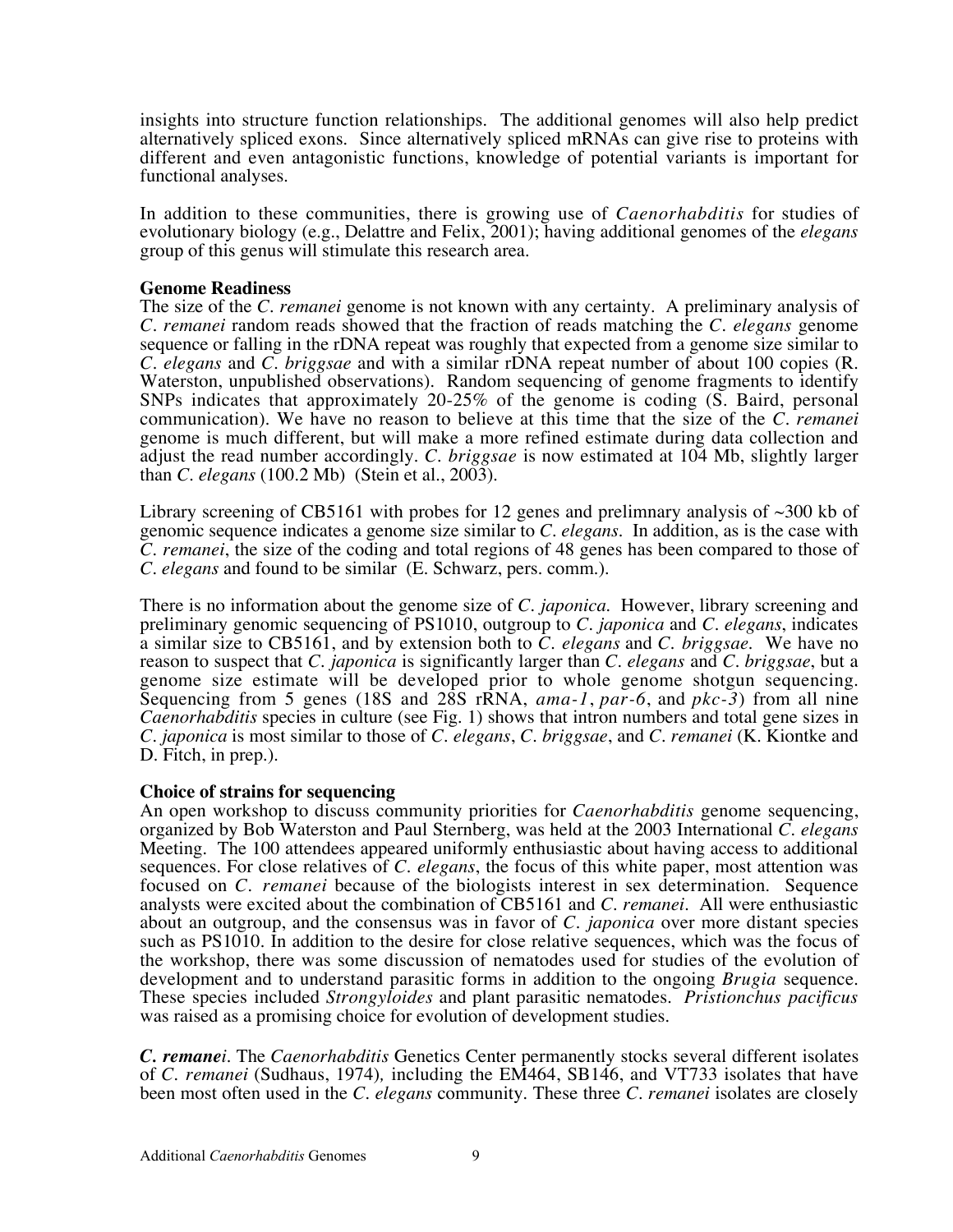related, and essentially at the same evolutionary distance from *C. elegans*. A choice between SB146 and EM464 is arbitrary as both have been used for gene cloning and functional studies (e.g., Haag and Kimble [2000] used SB146 while Chen et al. [2001] used EM464). Scott Baird has inbred the EM464-derivative PB4641 20 generations, and we will thus use this strain.

**CB5161***.* The strain CB5161 defines the new species called here *Caenorhabditis n. sp.* CB5161. To ensure homozygosity, we are inbreeding CB5161 20 generations, which is expected to be completed this fall. The inbred strain will be permanently archived as a frozen culture at the Caenorhabditis Genetics Center. There is only a single known isolate of this species (although another new isolate may be conspecific); a formal species description is being discussed (W. Sudhaus and D. Fitch, personal communication).

*C. japonica.* Karin Kiontke and D. Fitch (pers. comm.) have two healthy, 17-generation inbred strains of *C. japonica* that have been sent to the *Caenorhabditis* Genetics Center. One will be chosen for sequencing.

## **Sequencing Strategy**

The strategy that we propose to sequence the genomes of *C. remanei,* CB5161, and *C. japonica* is similar to the strategy we used to sequence the genome of *C. briggsae*. The *C. briggsae* genome was sequenced using a combination of large insert clone mapping and whole genome shotgun (WGS) assembly. The map currently contains 188 contigs, made up of a mixture of fosmid (16,414) and BAC (17,855) clones. The WGS used some 2.3 million sequencing reads, representing about 11-fold sequence coverage. Included in this set were 20,000 BAC ends to link the sequence assembly with the map. The assembly yielded 105.8 Mbp of sequence 5341 contigs with an  $N_{50}$  contig size statistic of 41 kbps. Scaffolding of these contigs, using read pair information, results in 107.5 Mbp of scaffold length in 899 scaffolds with an  $N_{50}$  scaffold size of 474 kbps. Comparison with finished sequence shows there are undetected overlaps between contigs and some redundancy. Using the position and orientation of the BAC end reads and the FPC map, these scaffolds were positioned onto the FPC map contigs, resulting in 142 ultracontigs spanning 102 Mbp and 436 unplaced scaffolds containing 6 Mbp (mostly highly repetitive). Comparison with finished sequences indicates the assembly covers 98% of the *C. briggsae* genome. An automated process is now being used to close many of the remaining gaps cheaply and efficiently.

For the new species, we would propose to generate 1.6 million sequence read-pairs from plasmid and fosmid clones to produce with the improved success rates and greater readlengths of current technology approximately 9-fold coverage of the genome (1.6 M reads\*0.88 success\*650 bases per read  $= 915$  M bases). The ongoing improvements in WGS assembly and the almost exclusive use of these new sequences to inform the interpretation of the *C. elegans* sequence removes the need for a clone-based physical map. The relatively high coverage will yield almost as high a continuity as was achieved for *C. briggsae.* We will then use the automated directed approach mentioned above to close about two-thirds of the remaining gaps. Given the high degree of divergence of *C. remanei,* CB5161 and *C. japonica* from either of the other two genomes, relatively high continuity will be needed to align adequately many regions of the genomes. One improvement that we would make to the approach used for *C. briggsae* is to increase the proportion of fosmid-based sequence reads from 1% to 2% of the total. This increase should provide a better assembly framework with an increased overall long-range continuity of supercontigs, which again will be important for maximally aligning these genomes.

# **Display of information**

WormBase is already storing and displaying *C. briggsae* sequence and annotations, as well as any available nematode ESTs. Lincoln Stein, John Spieth and Richard Durbin (three of the four WormBase PIs) were involved in the annotation and display of the *C. briggsae* sequence and its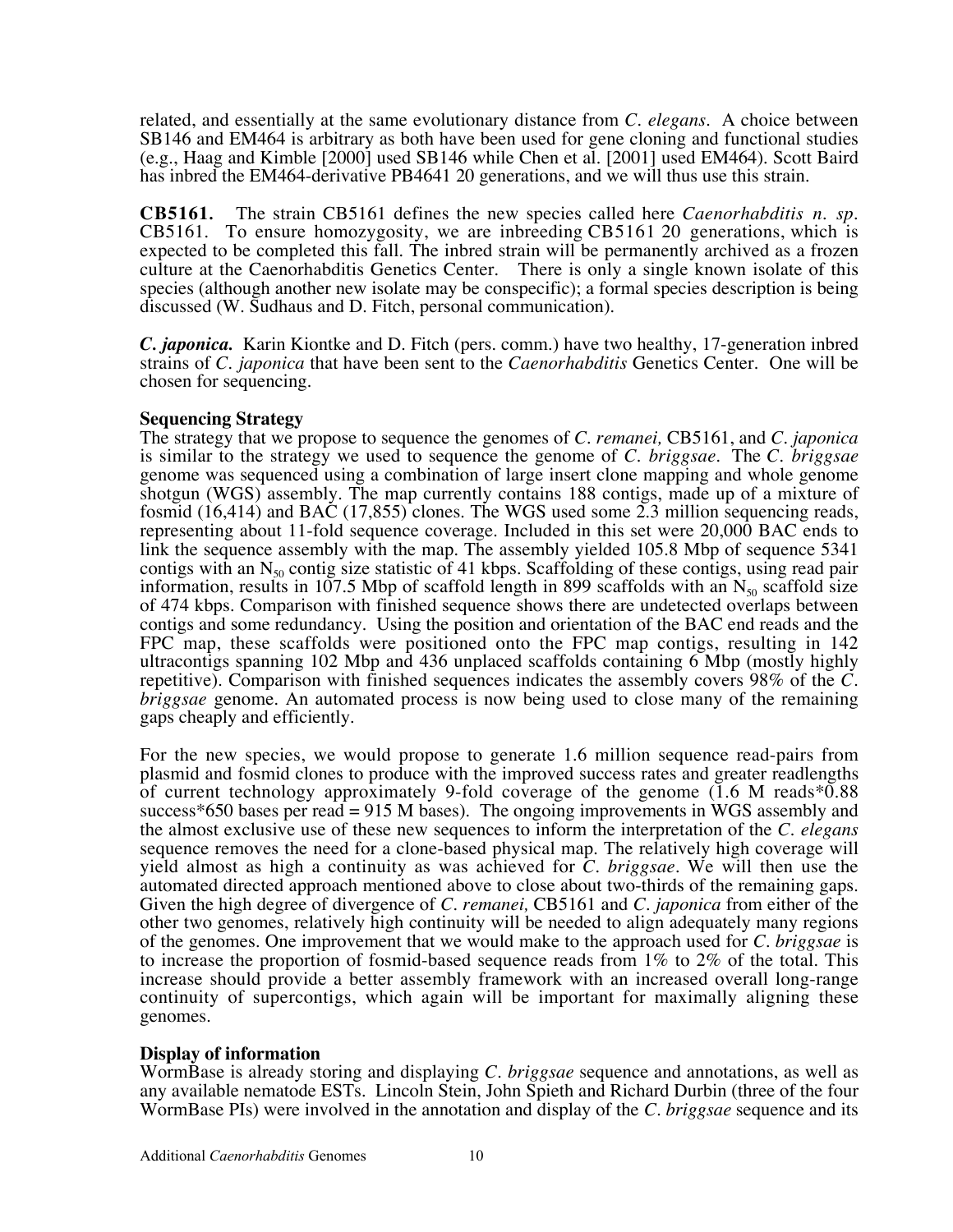relationship to that of *C. elegans*. Thus, the sequence and annotations from *C. remanei*, CB5161 and *C. japonica* will readily be incorporated into WormBase.

#### **References**

- Aamodt E, Shen L, Marra M, Schein J, Rose B, and McDermott JB. (2000). Conservation of sequence and function of the *pag-3* genes from *C. elegans* and *C. briggsae*. Gene 243:67- 74.
- Ahringer J. (1997). Turn to the Worm! Curr. Opin. Genet. Dev 7: 410-415.
- Ambros V, Lee RC, Lavanway A, Williams PT, Jewell D. (2003). MicroRNAs and other tiny endogenous RNAs in *C. elegans*. Curr Biol 13(10):807-18.
- Ashcroft NR, Srayko MA, Kosinski ME, Mains PE, Golden A. (1999). RNA-mediated interference of a *cdc25* homolog in *Caenorhabditis elegans* results in defects in the embryonic cortical membrane, meiosis, and mitosis. Develop. Biol. 206, 15-32.
- Baird, S. E. (1999). Natural and experimental associations of *Caenorhabditis remanei* with *Trachelipus rathkii* and other terrestrial isopods. Nematology 1:471-475
- Blanchette M, Sinha S. (2001). Separating real motifs from their artifacts. Bioinformatics 17: S30-S38.
- Blaxter ML, De Ley P, Garey JR, Liu LX, Scheldeman P, Vierstraete A, Vanfleteren JR, Mackey LY, Dorris M, Frisse LM, Vida JT, and Thomas WK. (1998). A molecular evolutionary framework for the phylum Nematoda. Nature 392: 71-76.
- Blumenthal T, Gleason KS (2003). *Caenorhabditis elegans* operons: forms and function. Nat Rev Genet 4:110-118.
- Boffelli D, McAuliffe J, Ovcharenko D, Lewis KD, Ovcharenko I, Pachter L, and Rubin EM. (2003). Phylogenetic shadowing of primate sequences to find functional regions of the human genome. Science 299(5611):1391-1394.
- Brown CT, Rust AG, Clarke PJ, Pan Z, Schilstra MJ, De Buysscher T, Griffin G, Wold BJ, Cameron RA, Davidson EH, Bolouri H. (2002). New computational approaches for analysis of cis-regulatory networks. Dev Biol 246:86-102.
- Chen PJ, Cho S, Jin SW, and Ellis RE. (2001). Specification of germ cell fates by FOG-3 has been conserved during nematode evolution. Genetics 158:1513-25.
- Cliften P, Sudarsanam P, Desikan A, Fulton L, Fulton B, Majors J, Waterston R, Cohen BA, Johnston M. (2003). Finding functional features in *Saccharomyces* genomes by phylogenetic footprinting. Science 301(5629):71-6.
- Cui M and Han M. (2003). Cis regulatory requirements for vulval cell-specific expression of the *Caenorhabditis elegans* fibroblast growth factor gene *egl-17*. Dev Biol ;257(1):104-16.
- Culetto E and Sattelle DB. (2000). A role for *Caenorhabditis elegans* in understanding the function and interactions of human disease genes. Human Molecular Genetics 9:869-877.
- Delattre M and Felix MA. (2001). Polymorphism and evolution of vulval precursor cell lineages within two nematode genera, *Caenorhabditis* and *Oscheius*. Curr Biol. 11:631-43.
- Dichtel-Danjoy, M.-L. and Félix, M.-A. (2003). The two steps of vulval induction in *Oscheius tipulae* CEW1 recruit common regulators including a MEK kinase. Devel. Biol., in press.
- Eisen, J. A. (1998). Phylogenomics: improving functional predictions for uncharacterized genes by evolutionary analysis. Genome Research 8:163-167.
- Goodwin EB and Ellis RE. (2002). Turning clustering loops: sex determination in *Caenorhabditis* elegans. Curr Biol. 12(3):R111-20.
- Haag ES and Kimble J. (2000). Regulatory elements required for development of *Caenorhabditis elegans* hermaphrodites are conserved in the *tra-2* homologue of *C. remanei*, a male/female sister species. Genetics 155(1):105-16. Erratum in: Genetics 2000 Jul;155(3):1485.
- Hwang, B. J. and Sternberg, P. W. (2003). A cell specific enhancer that specifies *lin-3* expression in the *C. elegans* anchor cell for vulval development. Development, in press.
- Jan E, Yoon JW. Walterhouse D. Iannaccone P, and Goodwin EB (1997). Conservation of the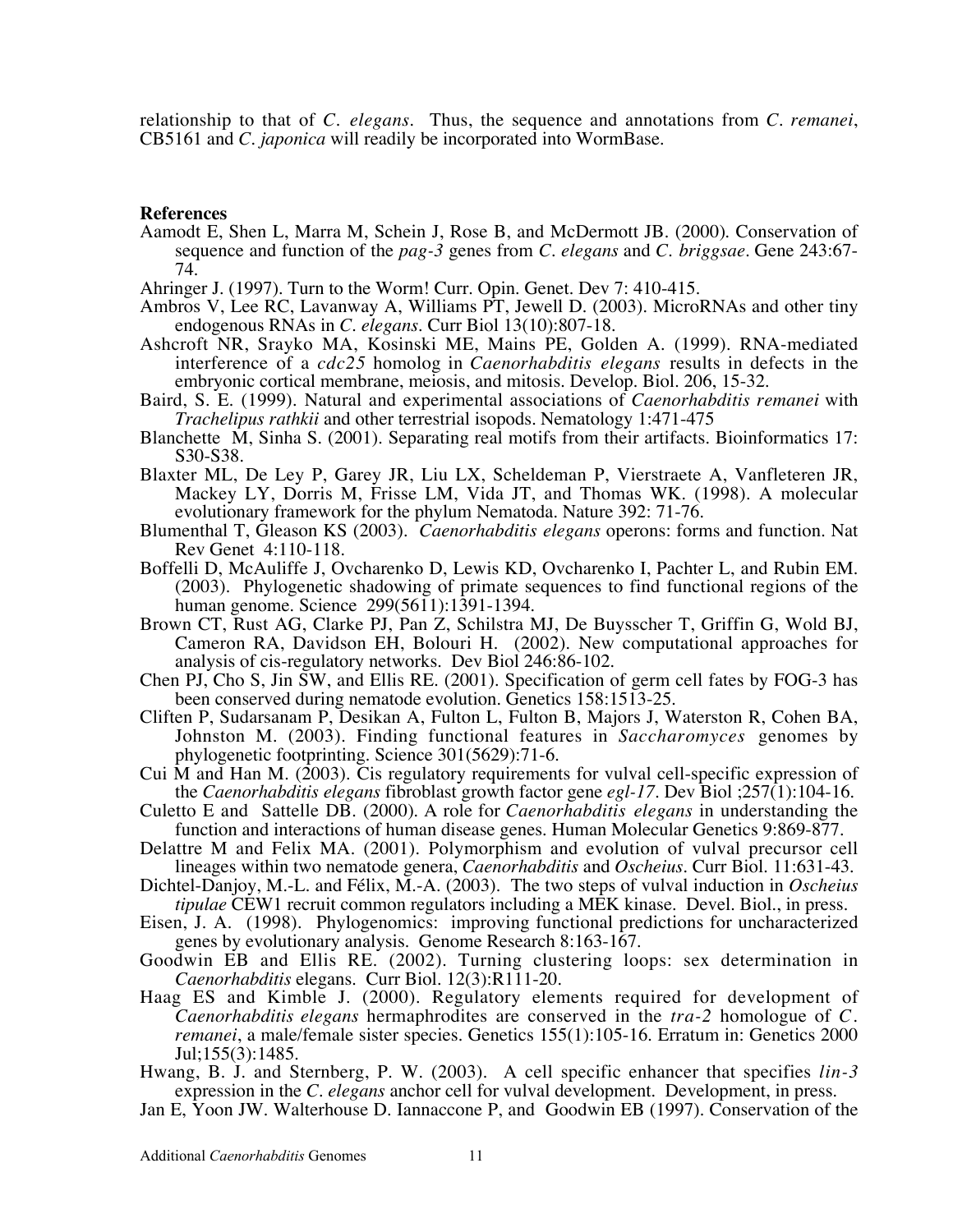*C. elegans tra-2* 3' UTR translational control. EMBO J. 16, 6301-6313.

- Jovelin R, Ajie BC, Phillips PC. (2003). Molecular evolution and quantitative variation for chemosensory behaviour in the nematode genus *Caenorhabditis*. Mol Ecol. 12(5):1325-37.
- Kamath RS, Fraser AG, Dong Y, Poulin G, Durbin R, Gotta M, Kanapin A, Le Bot N, Moreno S, Sohrman M, Welchman DP, Zipperfen P, Ahringer J., (2003). Systematic functional analysis of the *Caenorhabditis elegans*genome using RNAi. Nature 421: 231-237.
- Kellis M, Patterson N, Endrizzi M, Birren B, Lander ES. (2003). Sequencing and comparison of yeast species to identify genes and regulatory elements. Nature 423:241-54.
- Kennedy BP, Aamodt EJ, Allen FL, Chung MA, Heschl MF, McGhee JD (1993). The gut esterase gene (*ges-1*) from the nematodes *Caenorhabditis elegans* and *Caenorhabditis briggsae*. J Mol Biol 229:890-908.
- Kent WJ, Zahler AM. (2000). Conservation, regulation. synteny and introns in a large-scale *C. briggsae-C. elegans* genomic alignment. Genome Research 10: 1115-1125.
- Kim SK, Lund J, Kiraly M, Duke K, Jiang M, Stuart JM, Eizinger A, Wylie BN, Davidson GS. (2001). A gene expression map for *Caenorhabditis elegans*. Science 293: 2087-2092.
- Kiontke, K., Hironaka, M. & Sudhaus, W. (2003). Description of *Caenorhabditis japonica* n. sp. (Nematoda: Rhabditida) associated with the burrower bug *Parastrachia japonensis* (Heteroptera: Cydnidae) in Japan. Nematology 4, 933-941.
- Kiroauc, M, Sternberg, P. W. (2003). cis-regulatory control of three cell-fate genes in vulval organogenesis of *C. elegans* and *C. briggsae*. Developmental Biology, in press.
- Korf I, Flicek P, Duan D, Brent MR. (2001). Integrating genomic homology into gene structure prediction. *Bioinformatics*, 17, S140-S148.
- Lau NC, Lim LP, Weinstein EG, Bartel DP. (2001). An abundant class of tiny RNAs with probable regulatory roles in *Caenorhabditis elegans*. Science 294(5543):858-62.
- Lee RC, Ambros V. (2001). An extensive class of small RNAs in *Caenorhabditis elegans*. Science 294(5543):862-4.
- Lee RC, Feinbaum RL, Ambros V. (1993). The *C. elegans* heterochronic gene *lin-4* encodes small RNAs with antisense complementarity to *lin-14*. Cell 75:843-854.
- Lee YH, Huang XY, Hirsh D, Fox GE, Hecht RM (1992). Conservation of gene organization and trans-splicing in the glyceraldehyde-3-phosphate dehydrogenase-encoding genes of *Caenorhabditis briggsae*. Gene 121:227-235.
- Lim LP, Lau NC, Weinstein EG, Abdelhakim A, Yekta S, Rhoades MW, Burge CB, Bartel DP. (2003). The microRNAs of *Caenorhabditis elegans*. Genes Dev. 17:991-1008.
- Liu J, Tzou P, Hill RJ, Sternberg PW. (1999). Structural requirements for the tissue-specific and tissue-general functions of the *C. elegans* epidermal growth factor LIN-3. Genetics 153: 1257-1269.
- Louvet-Vallee S, Kolotuev I, Podbilewicz B, Felix MA. (2003) Control of vulval competence and centering in the nematode *Oscheius* sp. CEW1. Genetics 163(1):133-46.
- Marshall SD, McGhee JD. (2001). Coordination of *ges-1* expression between the *Caenorhabditis* pharynx and intestine. Dev Biol. 239(2):350-63.
- McCutcheon, J.P. and Eddy, S.R. (2003). Computational identification of non-coding RNAs in Saccharomyces cerevisiae by comparative genomics. Nucleic Acids Res. 31, 4119-4128.
- Morse, D.P., Aruscavage, P.J., and Bass B.L. (2002). RNA hairpins in noncoding regions of human brain and *Caenorhabditis elegans* mRNA are edited by adenosine deaminases that act on RNA. Proc. Natl. Acad. Sci. USA 99, 7906-7911.
- Pasquinelli AE. (2002). MicroRNAs: deviants no longer. Trends Genet. 18:171-173.
- Prasad SS, Baillie DL (1989). Evolutionarily conserved coding sequences in the *dpy-20*-*unc-22* region of *Caenorhabditis elegans*. Genomics 5:185-198.
- Reboul J, Vaglio P, Rual JF, Lamesch P, Martinez M, Armstrong CM, Li S, Jacotot L, Bertin N, Janky R, et al. (2003). *C. elegans* ORFeome version 1.1: experimental verification of the genome annotation and resource for proteome-scale protein expression. Nat Genet 34:35-41.
- Riddle, D. L., T. Blumenthal, et al., Eds. (1997). C. elegans II. Cold Spring Harbor, NY, Cold